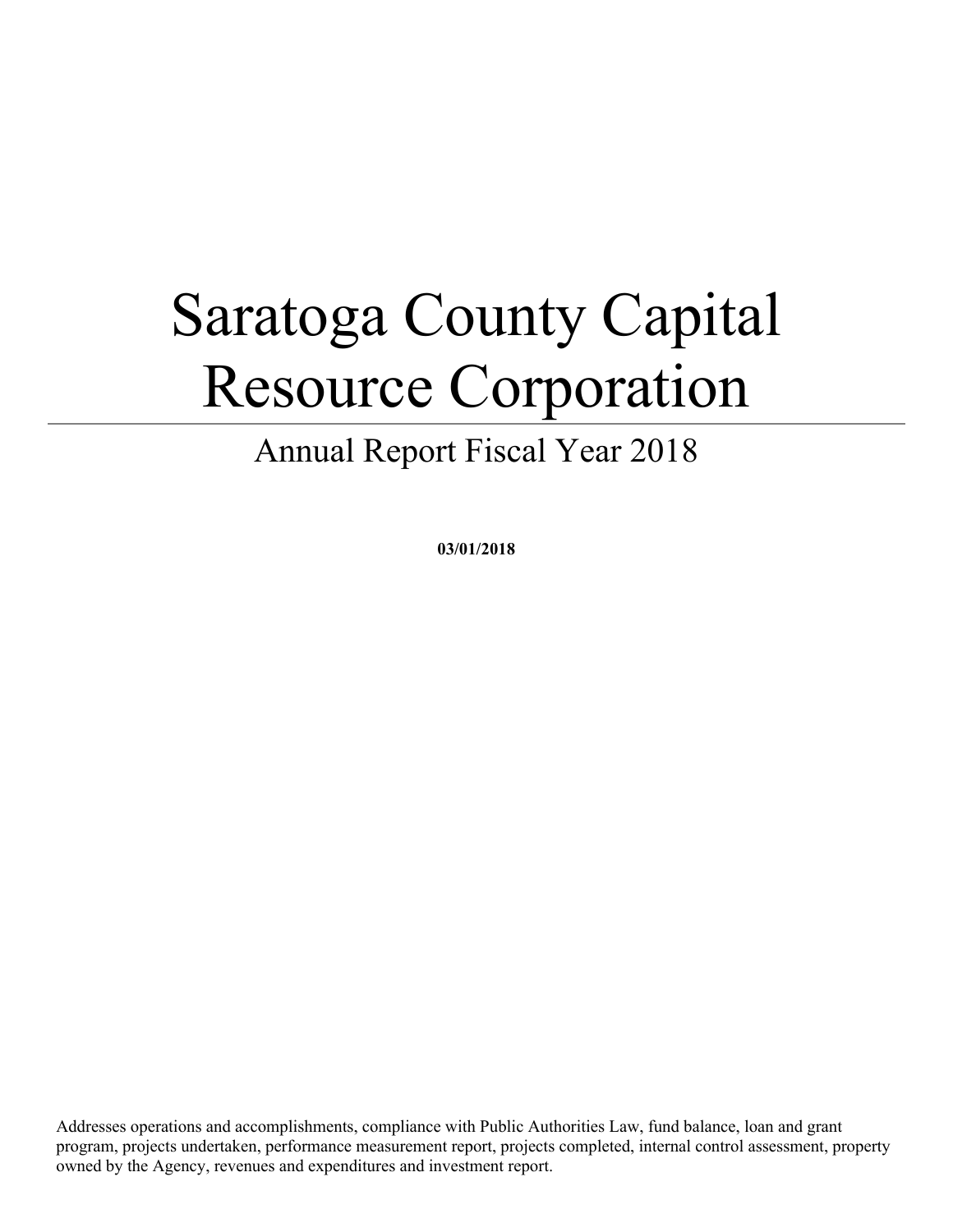#### **Saratoga County Capital Resource Corporation**

# **Annual Report FY 2018**

# **Operations and Accomplishments**

#### **Administrative Staff**

The Saratoga County Capital Resource Corporation (SCCRC) employs a Chief Executive Officer (CEO) as an independent contractor, pursuant to a professional service contract. The CEO is assisted by a Chief Financial Officer. An administrative secretary serves pursuant to a contract for services. Raymond O'Conor has served as CEO since February 1, 2014. He is a retired bank CEO, former president of a local not for profit economic development agency, and served as treasurer of SCCRC until January 31, 2014. Jeffrey Reale has served as CFO since January 23, 2014. Mr. Reale is a certified public accountant with over twenty years of government accounting experience. He served as a volunteer through 2016. He now is in the CFO's role pursuant to a professional service contract.

#### **Compliance with Public Authorities Accountability Act (PAAA)**

SCCRC established an Audit Committee and Governance Committee to which independent board members have been appointed in accordance with the board adopted Audit and Governance Committee Charters. In 2013 the board established a Finance Committee and an Investment Committee and likewise, appointed independent directors to those committees. All board members have executed the Acknowledgement of Fiduciary Duties of Board Members. A Mission Statement and Performance Standards have been adopted by the board. SCCRC Board members have completed board evaluation forms for 2018, a summary of which has been submitted to ABO. All board members who served throughout 2018 completed their training required under the PAAA. Management has prepared the Annual Assessment of the Effectiveness of Internal Controls subject to review by the Audit Committee and a statement to that effect is included below.

Agency Policies can be found on its web site saratogacapitalresource.com

#### **Financial Report**

Pursuant to state legislation enacted in 1990, SCCRC commissioned an independent audit of its 2018 fiscal year in conformance with criteria provided by the Office of New York State Comptroller. The audit report found the financial operations and record keeping of SCCRC in conformity with generally accepted accounting principles and in compliance with all relevant laws and regulations of New York State. The audit report is filed online with the Office of the State Comptroller and will be available for review on the SCCRC website at saratogacapitalresource.com. A detailed financial report appears later in this document.

# **Internal Controls**

The SCCRC's internal control system requires two signatures to authorize any expenditures. Signatories are limited to the Chairman, Vice Chairman, Treasurer and CEO. Financial statements are presented to the board at every board meeting to report all revenues and expenditures, investments and cash balances. An investment policy based on the NYS Comptrollers requirements for municipalities dictates investment options. The CFO, who is also a CPA with a strong background in government accounting and finance, prepares SCCRC's financial statements. He has independent view only online access to bank statements. The CEO receives paper statements and can also view account activity online.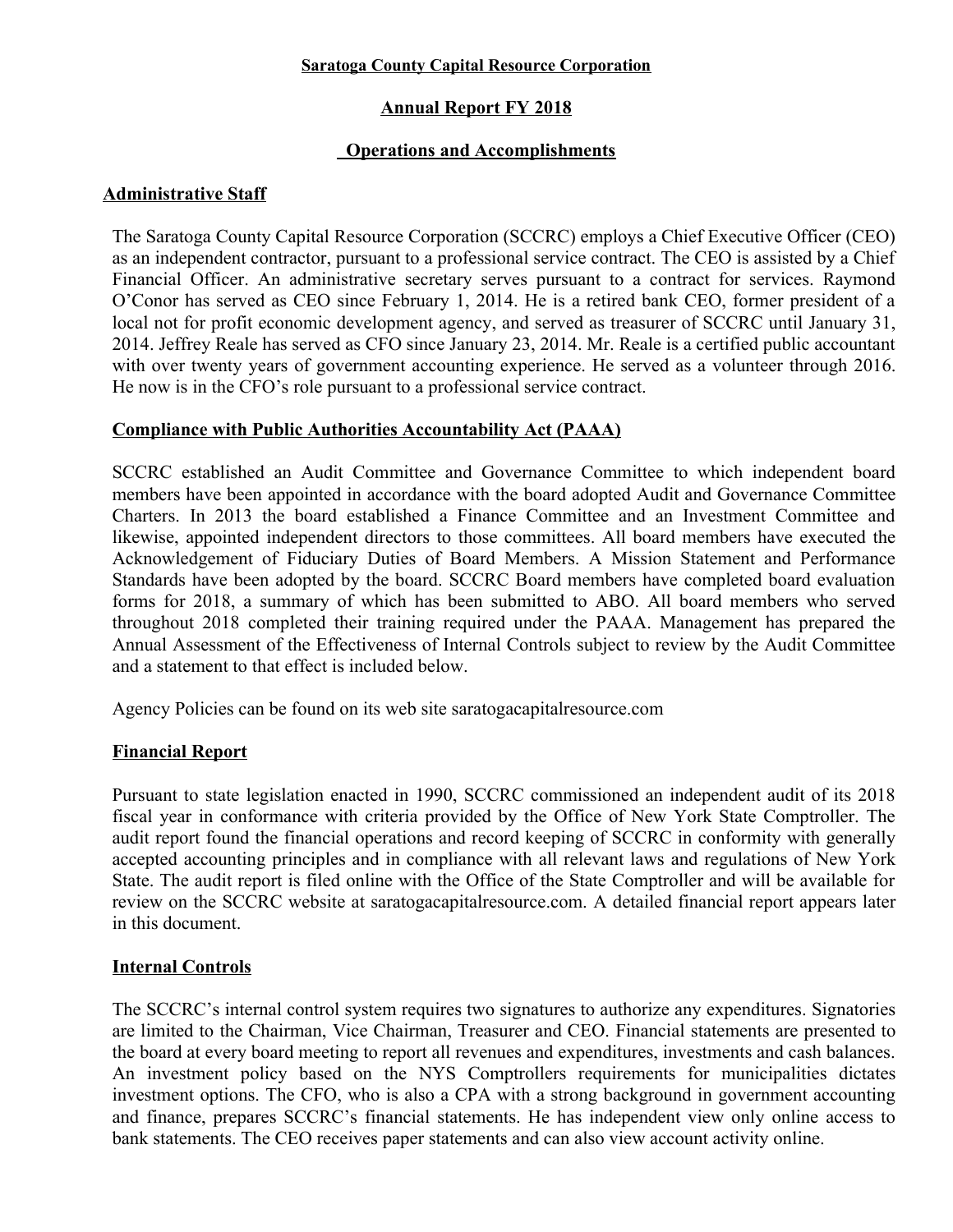#### **Grants**

One grant was made in 2018 to the Saratoga County Veterans Service Agency (SCVSA). Among other services, SCVSA assists Veterans with job training and placement.

#### **Budgets**

SCCRC annual operating budgets for 2017-2022 can be examined on its web site and are available upon request. A report on 2018 revenues/expenditures, assets and liabilities is contained herein.

#### **Projects Undertaken**

A project is defined as the granting of financial assistance by SCCRC to a private not for profit or for profit entity, typically for the construction, renovation, expansion and equipping of facilities. The low interest rate environment has also been conducive to organizations seeking the refinance of existing debt. Interest expense savings are redeployed in order to expand or sustain services and employment. Assistance is typically in the form of the issuance of tax exempt debt.

#### **Skidmore College**

A bond issue of \$34,185,000.00 was closed in 2018. The issue was for construction of a new campus Integrated Sciences Center. Construction is well underway.

#### **Hudson Headwaters Health Network**

Hudson Headwaters Health Network is a not for profit health care system operating several facilities in Upstate New York, including Saratoga County. \$6,442,663 in bonds were issued in 2018 to construct a new health care facility in the Town of Moreau in Saratoga County. Construction has begun.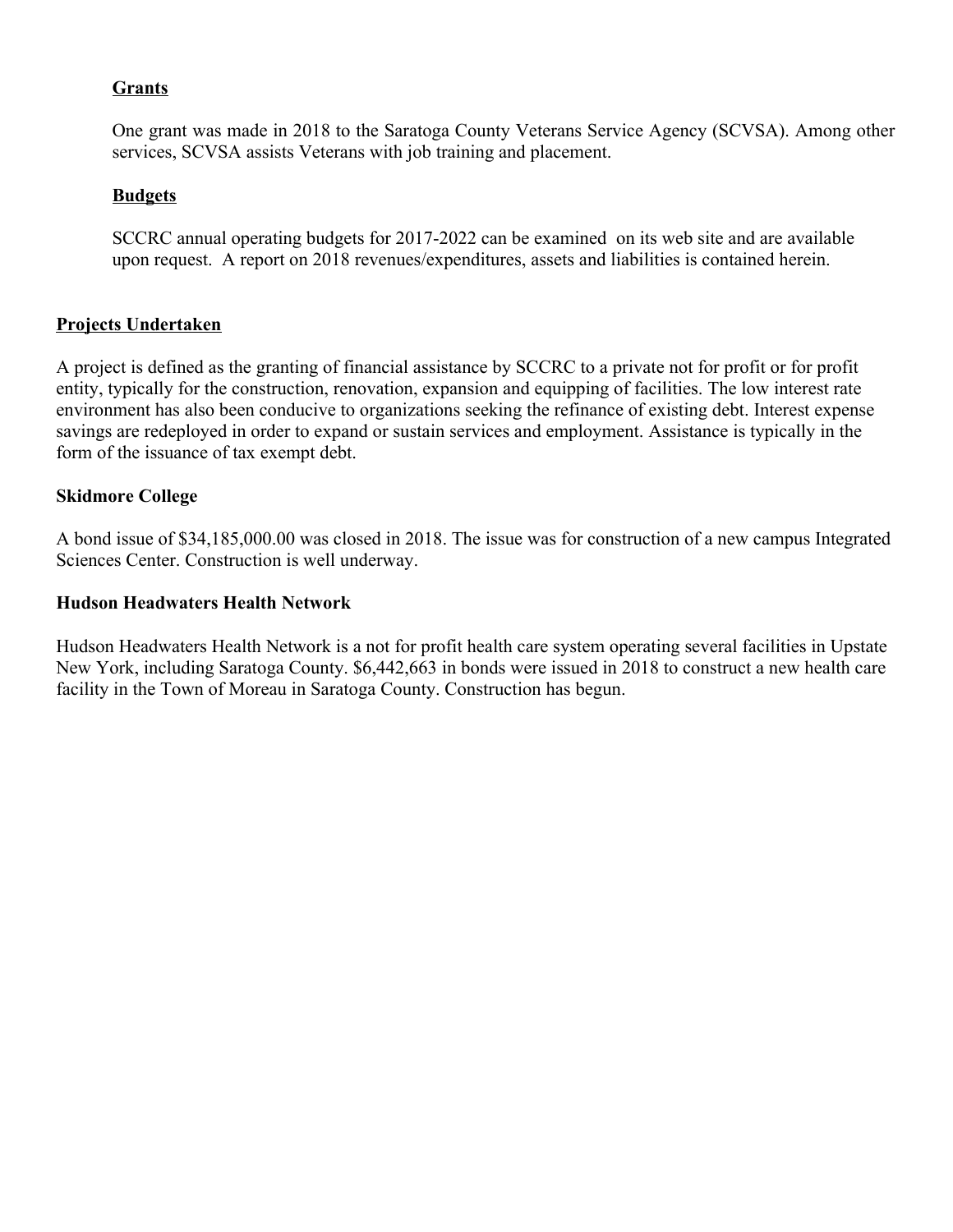#### **Mission Statement and Performance Measurement Report** (Adopted: January 3, 2013)

The 2009 Public Authorities Reform Act requires that local public authorities adopt a mission statement and performance measures and file those documents with the NYS Authority Budget Office. Each public authority is further required to annually review its mission statement and publish a measurement report. The SCCRC mission statement, performance measures and measurement report is published below. The following mission statement and performance measurements were distributed to the SCCRC Board and adopted in 2013. It follows the ABO's recommended format.

#### **Mission Statement and Performance Measurements**

**Name of Public Authority:** Saratoga County Capital Resource Corporation, (hereafter the SCCRC).

**Mission Statement:** The SCCRC is a Local Development Corporation established by the County of Saratoga Board of Supervisors and certified by the NYSDOS November 14, 2012. The mission of the Corp. involves in part, the following:

promoting community and economic development and the creation of jobs in the  $(a)$ non-profit and for-profit sectors for the citizens of the County by developing and providing programs for not-for-profit institutions, manufacturing and industrial businesses and other entities to access low interest tax-exempt and non-tax-exempt financing for their eligible projects; and

undertaking projects and activities within the County for the purposes of relieving  $(b)$ and reducing unemployment, bettering and maintaining job opportunities, attracting new industry to the County, encouraging the development of, or retention of, an industry in the County, and lessening the burdens of government and acting in the public interest.

#### **List of Performance Goals and Accomplishments:**

- New Businesses and Not-For-Profits Assisted
- Existing Businesses and Not-For-Profits Assisted
- Jobs Created and Maintained.
- Salaries of Jobs Created/Retained.
- Private Investment from Assisted Projects.

#### **Measurement Report 2018**

| Organization                               | Description  | FTE's<br>Created | FTE's<br>Retained | Construction<br>Jobs | Permanent<br>Jobs |
|--------------------------------------------|--------------|------------------|-------------------|----------------------|-------------------|
| Skidmore College                           | \$34,185,000 |                  | 830               | 125                  |                   |
| Hudson Headwaters<br><b>Health Network</b> | \$6,442,663  |                  | 17                | 11                   |                   |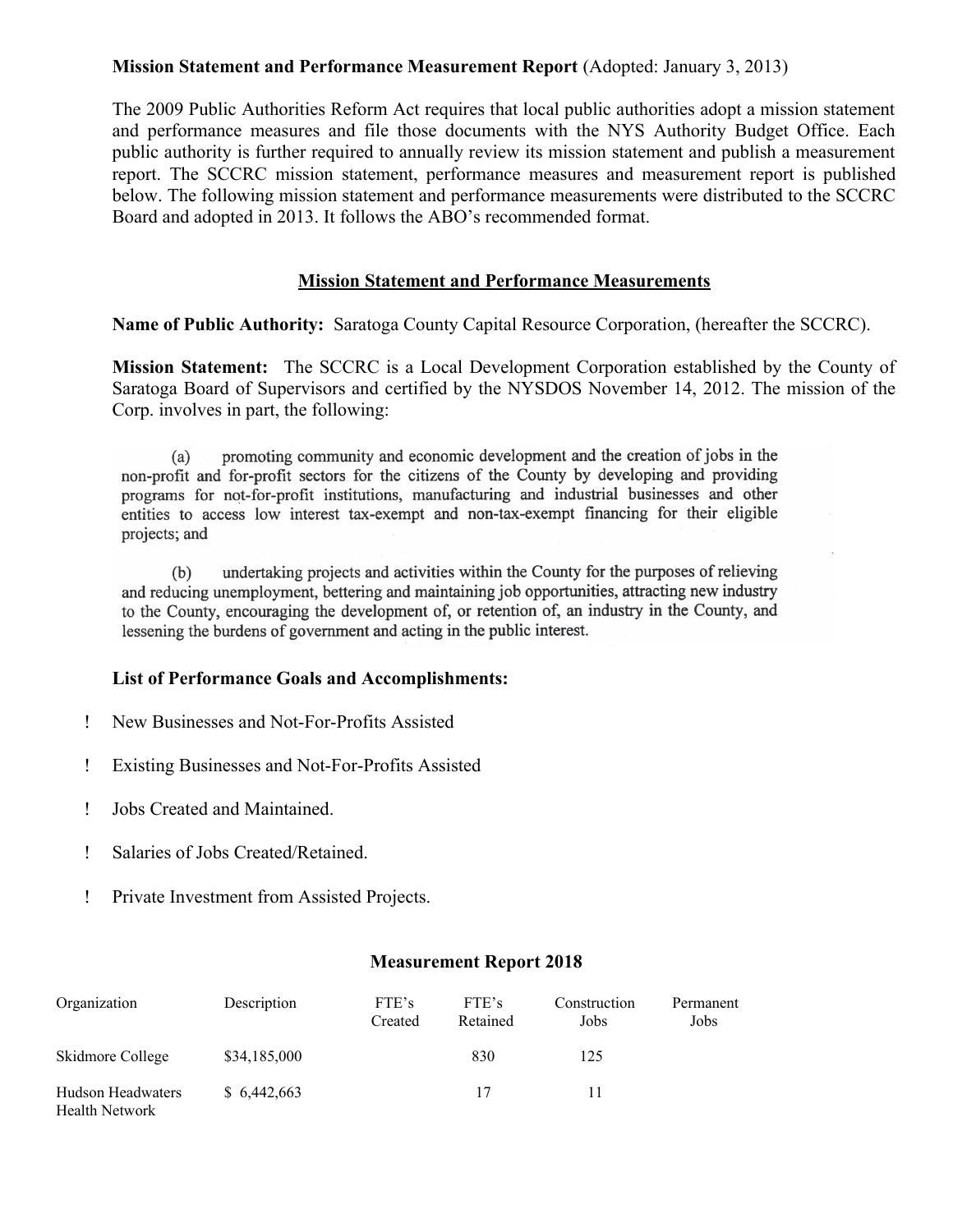# **Financial Report**

# **Statement of Financial Position December 31, 2018**

| <b>Assets</b>                       |                    |
|-------------------------------------|--------------------|
| Cash                                | \$217,488          |
| <b>Certificates of Deposit</b>      | \$400,000          |
| <b>Accrued Interest Receivable</b>  | 2,301<br>\$619,789 |
| <b>Liabilities &amp; Net Assets</b> |                    |
| <b>Accrued Expense</b>              | 600<br>S           |
| <b>Unrestricted Net Assets</b>      | \$619,189          |

#### **Statement of Activities For the Year Ended December 31, 2018**

| <b>Revenues</b>                      |                  |
|--------------------------------------|------------------|
| <b>Administrative Fees</b>           | \$150,000        |
| Interest                             | 2,549            |
| <b>Total Revenue</b>                 | \$152,549        |
| <b>Expenses</b>                      |                  |
| <b>Contracted Services</b>           | \$39,450         |
| <b>Grant Expense</b>                 | 1,500            |
| <b>Dues and Membership Fees</b>      | 743              |
| Marketing                            | 3,970            |
| <b>Conferences</b>                   | 1,010            |
| Insurance                            | 2,718            |
| <b>Office Expenses</b>               | 1,006            |
| <b>Total Expenses</b>                | \$50,397         |
| <b>Change in Net Assets</b>          | \$102,152        |
| <b>Net Assets, Beginning of Year</b> | \$517,037        |
| <b>Net Assets, End of Year</b>       | <u>\$619,189</u> |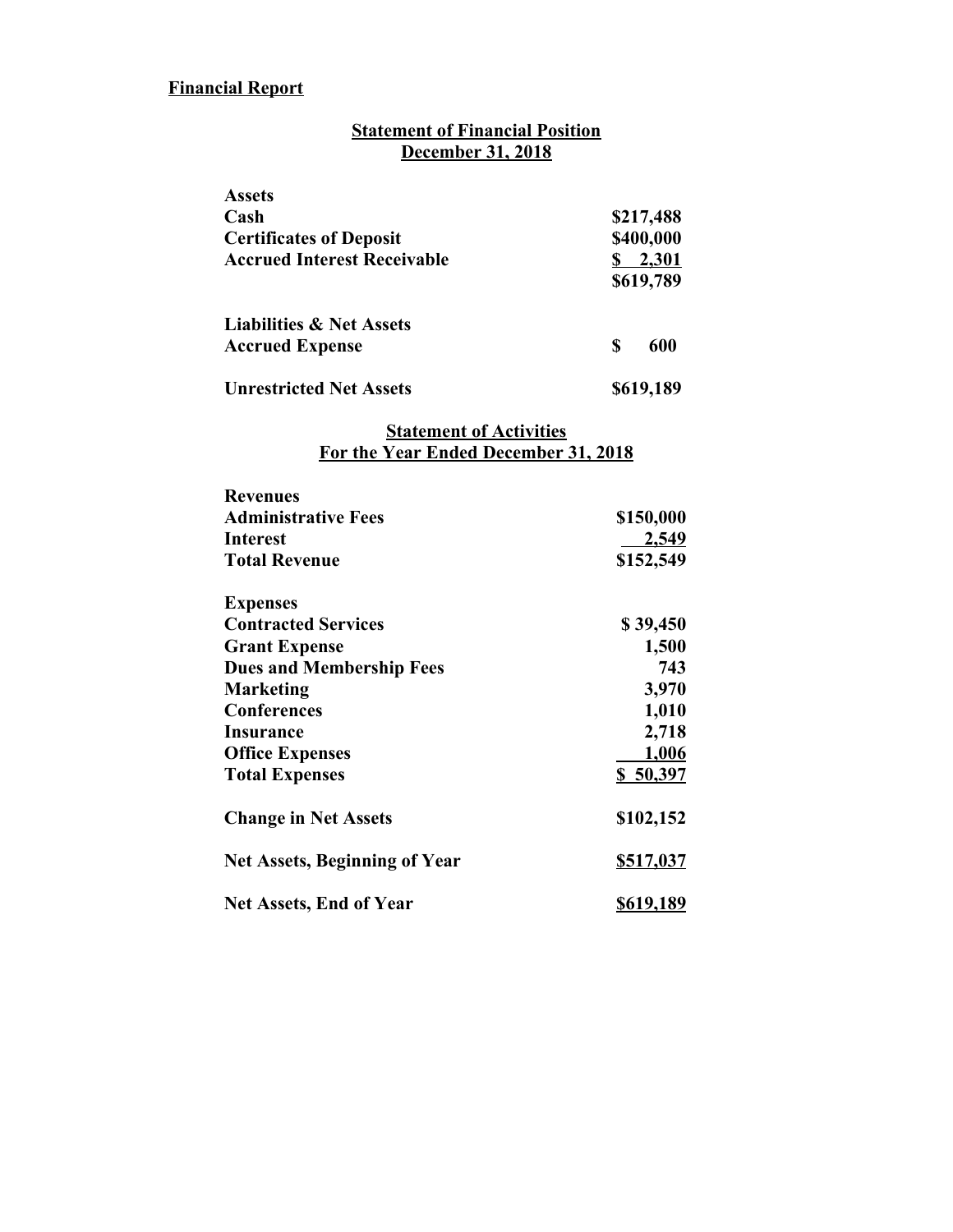#### **Investment Report**

All of SCCRC's funds are deposited in a FDIC insured bank checking account or FDIC insured bank certificates of deposit. During the year, 100% of SCCRC's funds were insured by the FDIC, or collateralized with approved securities held in a custodial account with a third party bank.

#### Purpose of Report:

Under Section 2925(6) of the Public Authorities Law, the Saratoga County Capital Resource Corporation ("SCCRC") is required to prepare and approve an annual Investment Report. The Investment Report is to include: the investment guidelines, the results of the annual independent investment audit, a list of the total investment income received by the corporation and a list of the fees, commissions or other charges paid to each investment banker, broker, agent, dealer and advisor rendering investment associates services to the corporation since the last Investment Report.

#### Investment Guidelines:

In accordance with Section 2925 of the Public Authorities Law, the SCCRC is required to adopt Investment Guidelines which detail its operative policy and instructions to staff regarding the investing, monitoring and reporting of funds of the Agency. In addition, the SCCRC is subject to the deposit and investment restrictions contained in Sections 10 and 11 of the General Municipal Law. Investment Guidelines were approved by the SCCRC Governing Board on January 3, 2013.

#### Investment Audit:

The auditor for SCCRC has audited the corporation's compliance with the Investment Guidelines for Public Authorities. In their report dated January 30, 2019 Cusack & Company CPAs LLC indicated that the Agency complied, in all material respects, with these Investment Guidelines.

| Account type | Purpose   | Institution                                 |           | Balance 1/1/18 Balance 12/31/18 | Rate 12/31/18 | Maturity date | Income $12/31/18$ |
|--------------|-----------|---------------------------------------------|-----------|---------------------------------|---------------|---------------|-------------------|
| Checking     | Operating | Ballston Spa NB                             | \$518,062 | \$217,488                       | .05%          | N/A           | \$248             |
|              |           | Cert. of Deposit Investment Ballston Spa NB |           | 100,000                         | 1.85%         | 3/25/19       | 463               |
|              |           | Cert. of Deposit Investment Ballston Spa NB |           | 100,000                         | $2.10\%$      | 9/28/19       | 525               |
|              |           | Cert. of Deposit Investment Ballston Spa NB |           | 100,000                         | 2.50%         | 9/28/20       | 625               |
|              |           | Cert. of Deposit Investment Ballston Spa NB |           | 100,000                         | 2.75%         | 9/28/21       | 688               |
|              |           |                                             | \$518,062 | \$617.488                       |               |               | \$2,549           |